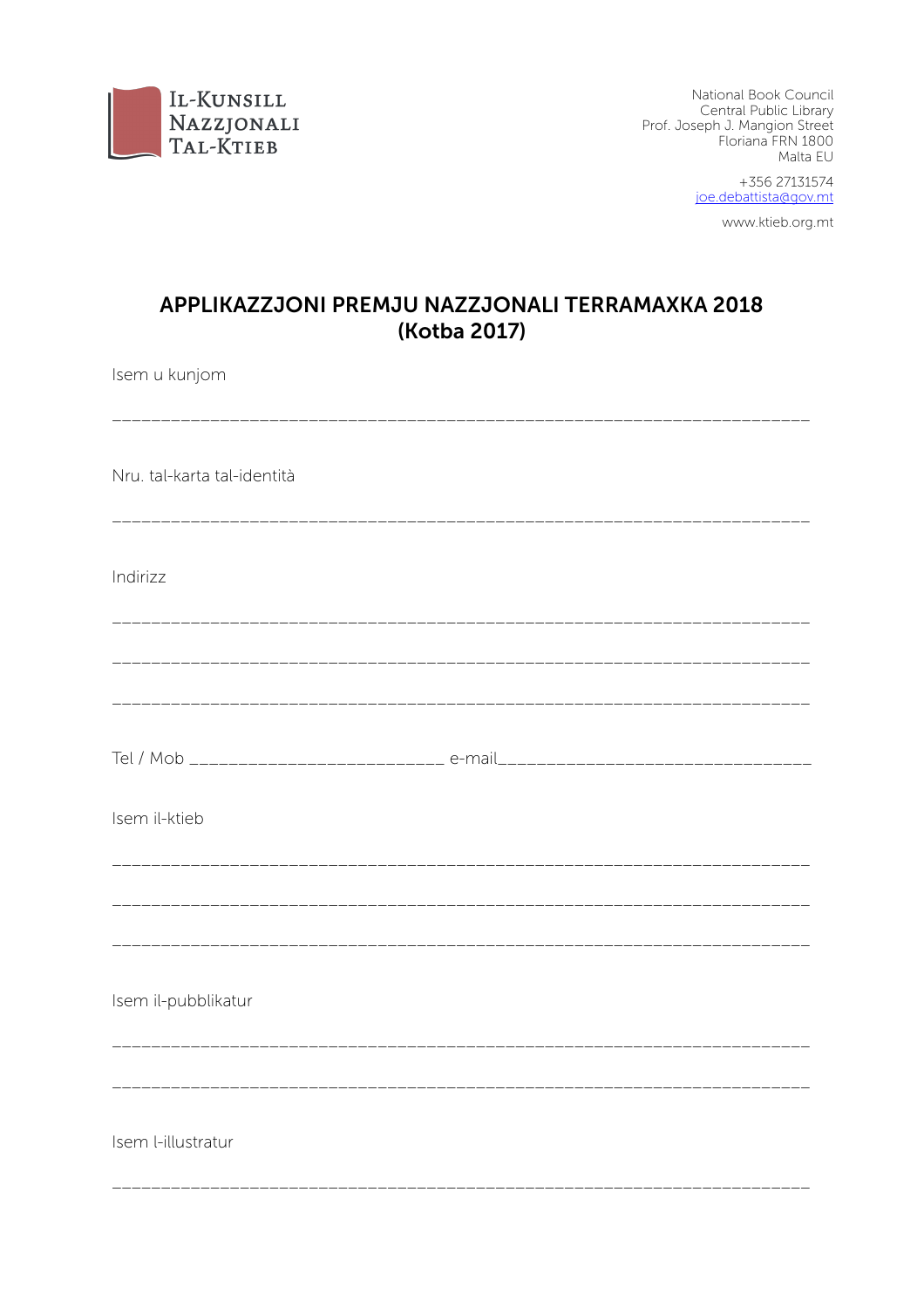Isem min iddisinja/ipproduċa l-ktieb (l-individwu jew kumpanija li għamel jew għamlet ilproduzzjoni tal-ktieb għall-istampar)

\_\_\_\_\_\_\_\_\_\_\_\_\_\_\_\_\_\_\_\_\_\_\_\_\_\_\_\_\_\_\_\_\_\_\_\_\_\_\_\_\_\_\_\_\_\_\_\_\_\_\_\_\_\_\_\_\_\_\_\_\_\_\_\_\_\_\_\_\_\_\_

\_\_\_\_\_\_\_\_\_\_\_\_\_\_\_\_\_\_\_\_\_\_\_\_\_\_\_\_\_\_\_\_\_\_\_\_\_\_\_\_\_\_\_\_\_\_\_\_\_\_\_\_\_\_\_\_\_\_\_\_\_\_\_\_\_\_\_\_\_\_\_

### F'liema kategorija se jikkompeti (ittikja l-għażla tiegħek)

#### Xogħlijiet Oriġinali

| 1. Kotba ghat-tfal (etajiet 0-7)           |  |
|--------------------------------------------|--|
| 2. Kotba ghat-tfal (etajiet 8-12)          |  |
| 3. Kotba ghall-adolexxenti (etajiet 13-16) |  |

#### Traduzzjoni (ara nota (ii))

| 1. Kotba maglubin ghall-Malti (etajiet 0-7)   |  |
|-----------------------------------------------|--|
| 2. Kotba maglubin ghall-Malti (etajiet 8-12)  |  |
| 3. Kotba maqlubin ghall-Malti (etajiet 13-16) |  |

IMPORTANTI: Ktieb jistà jiddaħħal biss f'kategorija waħda.

Jien niddikjara li dan huwa xogħol oriġinali u li kien ippubblikat f'mod regolari (stampat u mgassam) għall-ewwel darba fi ktieb fis-sena 2017. Niddikjara wkoll li grajt u nċċetta rregolamenti kollha li jiggvernaw il-Premju Nazzjonali tal-Ktieb, Kotba 2017, u li noqgħod ghad-deċiżjonijiet kollha tal-ġurati u tal-kumitat amministrattiv tal-premju.

Awtur\_\_\_\_\_\_\_\_\_\_\_\_\_\_\_\_\_\_\_\_\_\_\_\_\_\_\_\_\_\_\_\_ Pubblikatur \_\_\_\_\_\_\_\_\_\_\_\_\_\_\_\_\_\_\_\_\_\_\_\_

Data\_\_\_\_\_\_\_\_\_\_\_\_\_\_\_\_\_\_\_\_\_\_\_\_\_\_\_\_\_\_\_\_

<sup>(</sup>i) Biex inkunu konformi mar-regolamenti, iridu jidhru l-firem kemm tal-awtur kif wkoll tal-pubblikatur. Dan ma japplikax meta l-awtur ikun il-pubblikatur ukoll.

<sup>(</sup>ii) Għal dawn il-premjijiet, it-traduzzjonijiet aċċettati huma biss dawk ta' testi letterarji maqluba għall-Malti minn waħda minn dawn il-lingwi: (a) l-Ingliż; (b) it-Taljan; (c) il-Franċiż; (d) l-Ispanjol; (e) il-Ġermaniż. F'każijiet ta' traduzzjoni minn kwalunkwe' lingwa oħra għall-Malti, il-ktieb li jiġi ppreżentat għall-premju irid ikun akkumpanjat ukoll minn *bridge language* text bl-Ingliż. Il-kotba li jiġu tradotti mill-Ingliż, Taljan, Franċiż, Spanjol u Ġermaniż iridu jkunu akkumpanjati b'verżjoni oriġinali. Jekk il-ktieb li jiddaħħal għall-premju ma jkollux miegħu l-verżjoni oriġinali jew *bridge language* skont il-każ ma jitqiesx bħala eliġibbli.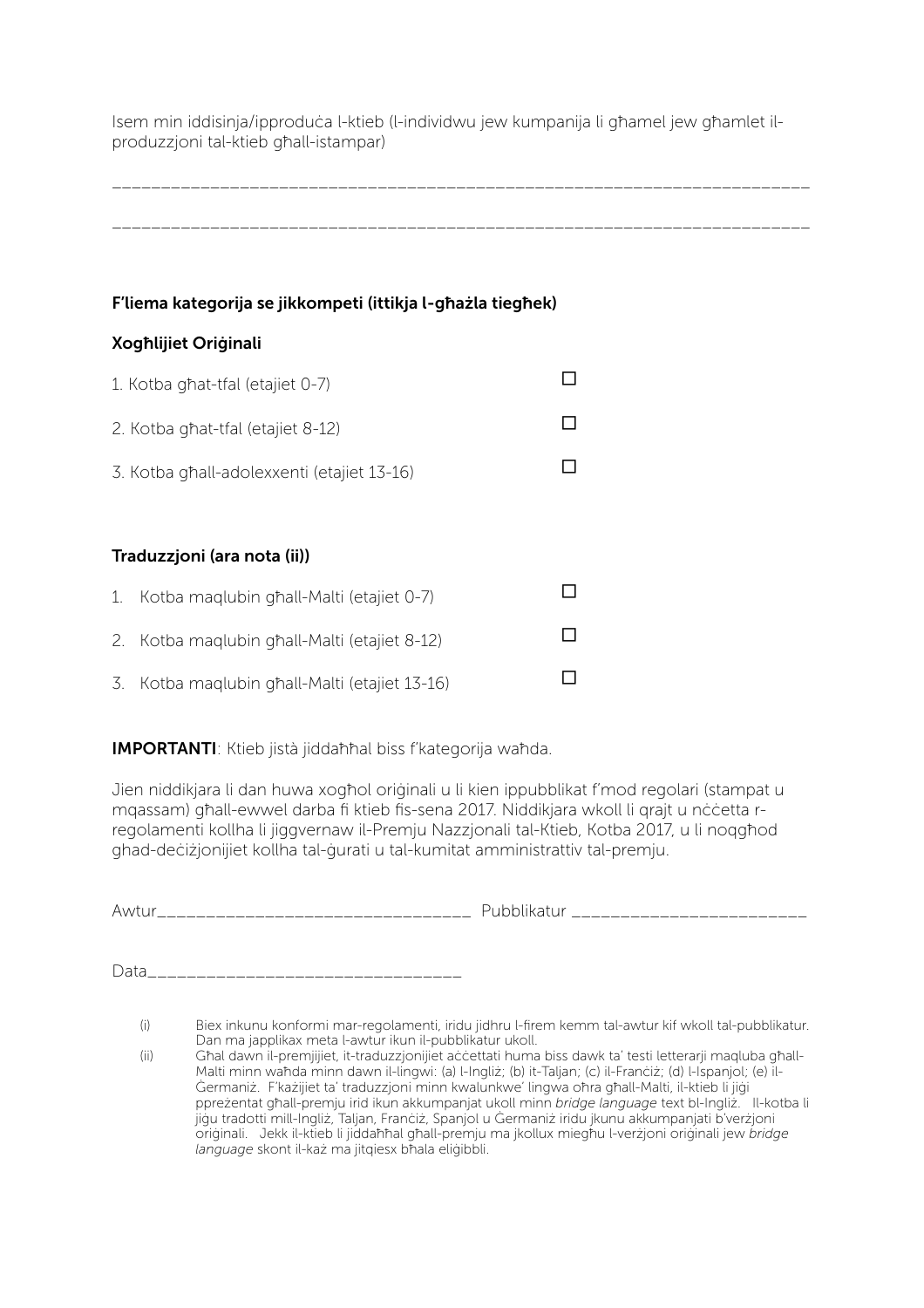

National Book Council Central Public Library Prof. Joseph J. Mangion Street Floriana FRN 1800 Malta EU

> +356 27131574 joe.debattista@gov.mt

> > www.ktieb.org.mt

## **APPLICATION TERRAMAXKA BOOK PRIZE 2018** (Books 2017)

Name and surname Passport number Address Title of book Publisher \_\_\_\_\_\_\_\_\_\_\_\_\_\_\_\_\_\_\_\_\_\_\_\_\_ Name of illustrator